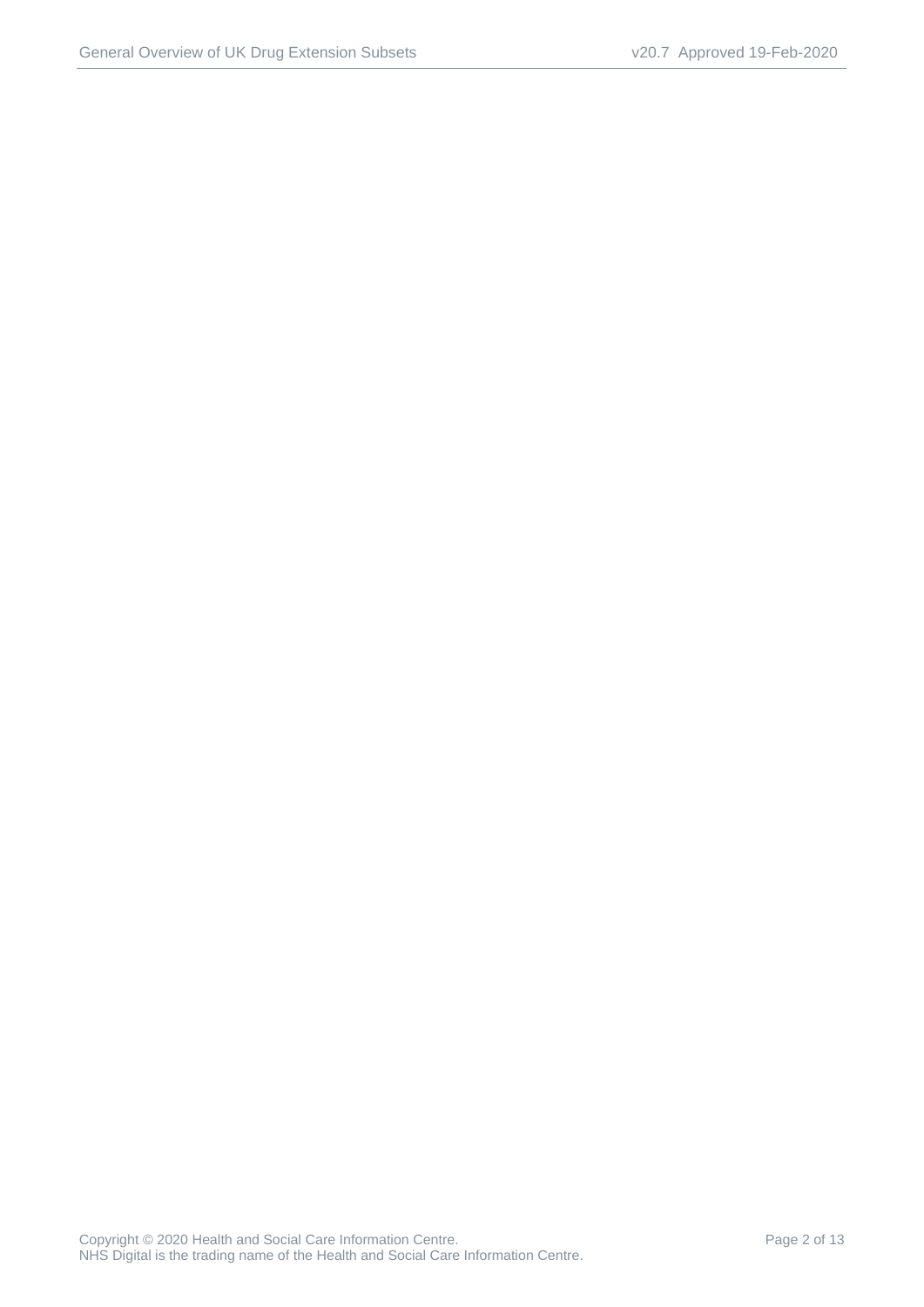## **Document management**

## **Revision History**

| <b>Version</b> | <b>Date</b>      | <b>Summary of Changes</b>                                                                                               |
|----------------|------------------|-------------------------------------------------------------------------------------------------------------------------|
| 1.0            | October<br>2009  | Summary of Changes not available for this version                                                                       |
| 1.1            | March 2010       | Summary of Changes not available for this version                                                                       |
| 2.0            | October<br>2010  | Summary of Changes not available for this version                                                                       |
| 3.0            | October<br>2011  | Summary of Changes not available for this version                                                                       |
| 4.0            | February<br>2012 | Summary of Changes not available for this version                                                                       |
| 5.0            | <b>July 2012</b> | Summary of Changes not available for this version                                                                       |
| 6.0            | 26-Mar-2013      | Changes from 'Core' release to 'International' release                                                                  |
|                |                  | Rebranded as HSCIC                                                                                                      |
| 6.1            | 10-Oct-2013      | Correction of status for UK Language subset                                                                             |
| 7.0            | 28-May-2014      | Update to include RF2 release                                                                                           |
| 8.0            | 17-Sep-2014      | Contact details updated                                                                                                 |
| 9.0            | 07-Jan-2015      | Removal of the Administrative changes section. Update of contact details                                                |
| 10.0           | 27-May-2015      | Revised document format. Inclusion of new subsets                                                                       |
| 11.0           | 06-Jan-2016      | Inclusion of new subsets                                                                                                |
| 12.0           | 22-Jun-2016      | Inclusion of new subsets                                                                                                |
| 13.0           | 05-Aug-2016      | Inclusion of new subset and name change for QOF nicotine replacement<br>subset. Update to new corporate document format |
| 14.0           | 01-Feb-2017      | Inclusion of new Enhanced Services subsets                                                                              |
| 15.0           | 01-Apr-2018      | Change UKTC to UK NRC (UK National Release Centre)                                                                      |
| 16.0           | 16-May-2018      | Inclusion of new refsets                                                                                                |
| 17.0           | 11-Jul-2018      | Inclusion of new refsets and removal of Seasonal Flu vaccines subset                                                    |
| 18.0           | 08-Aug-2018      | Inclusion of new refset                                                                                                 |
| 19.0           | 01-Oct-2018      | Removal of Great Britain English language subsets                                                                       |
| 20.0           | 31-Oct-2018      | Inclusion of new refset                                                                                                 |
| 20.1           | 20-Feb-2019      | Inclusion of new refsets                                                                                                |
| 20.2           | 20-Mar-2019      | Inclusion of new refsets                                                                                                |
| 20.3           | 15-May-2019      | Inclusion of new refset                                                                                                 |
| 20.4           | 04-Sep-2019      | Inclusion of new dm+d Association refset                                                                                |
| 20.4           | 02-Oct-2019      | Inclusion of new refsets                                                                                                |
| 20.5           | 30-Oct-2019      | Inclusion of new refset                                                                                                 |
| 20.6           | 27-Nov-2019      | Inclusion of new refset                                                                                                 |
| 20.7           | 19-Feb-2020      | Inclusion of new refsets                                                                                                |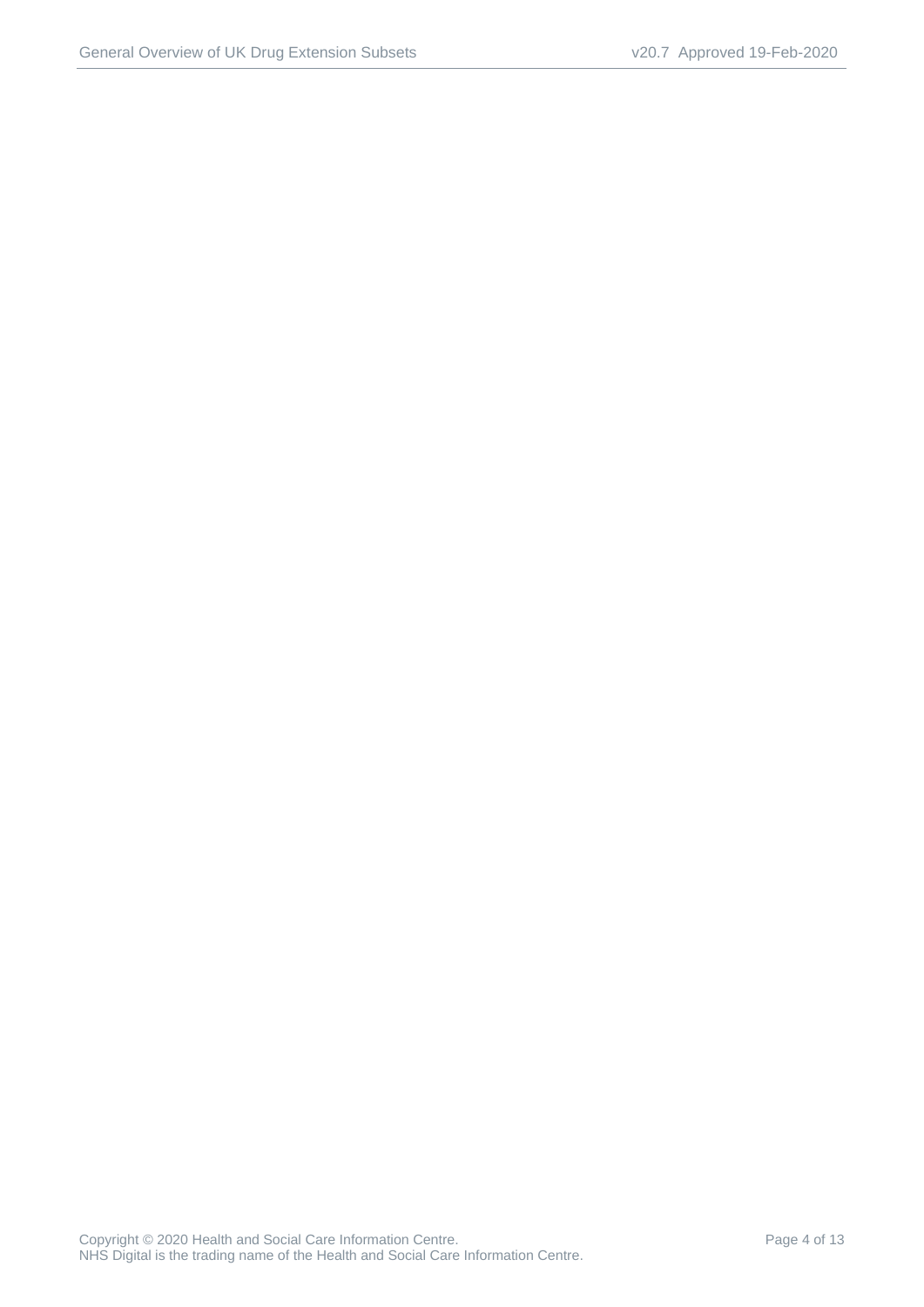#### **Reviewers**

This document must be reviewed by the following people:

| <b>Reviewer name</b> | <b>Title / Responsibility</b>                                         | <b>Date</b> | Version |
|----------------------|-----------------------------------------------------------------------|-------------|---------|
| <b>Chris Morris</b>  | Technical Services Workstream Lead -<br>Operations and Infrastructure | 06-May-2015 | 10.0    |

#### **Approved by**

This document must be approved by the following people:

| <b>Name</b>          | <b>Signature</b> | ™itle                            | <b>Date</b>      | <b>Version</b> |
|----------------------|------------------|----------------------------------|------------------|----------------|
| <b>Stuart Abbott</b> | <b>SABBOTT</b>   | Senior Terminology<br>Specialist | 27-Nov-2019 20.6 |                |

## **Glossary of Terms**

| <b>Term / Abbreviation</b> | What it stands for                                                  |
|----------------------------|---------------------------------------------------------------------|
| dm+d                       | NHS Dictionary of Medicines and Devices                             |
| <b>IHTSDO</b>              | International Health Terminology Standards Development Organization |
| <b>NHSBSA</b>              | National Health Service Business Services Authority                 |

## **Contact Information**

| This document is produced by: |                                                                                                                      |  |
|-------------------------------|----------------------------------------------------------------------------------------------------------------------|--|
| Address:                      | <b>NHS Digital</b><br>The UK National Release Centre (UK NRC)<br>1 Trevelyan Square<br>Boar Lane<br>Leeds<br>LS1 6AE |  |
| Telephone:                    | 0300 30 34 777                                                                                                       |  |
| Email:                        | Information.standards@nhs.net                                                                                        |  |
| Internet:                     | www.digital.nhs.uk                                                                                                   |  |

#### **Document Control:**

The controlled copy of this document is maintained in the NHS Digital corporate network. Any copies of this document held outside of that area, in whatever format (e.g. paper, email attachment), are considered to have passed out of control and should be checked for currency and validity.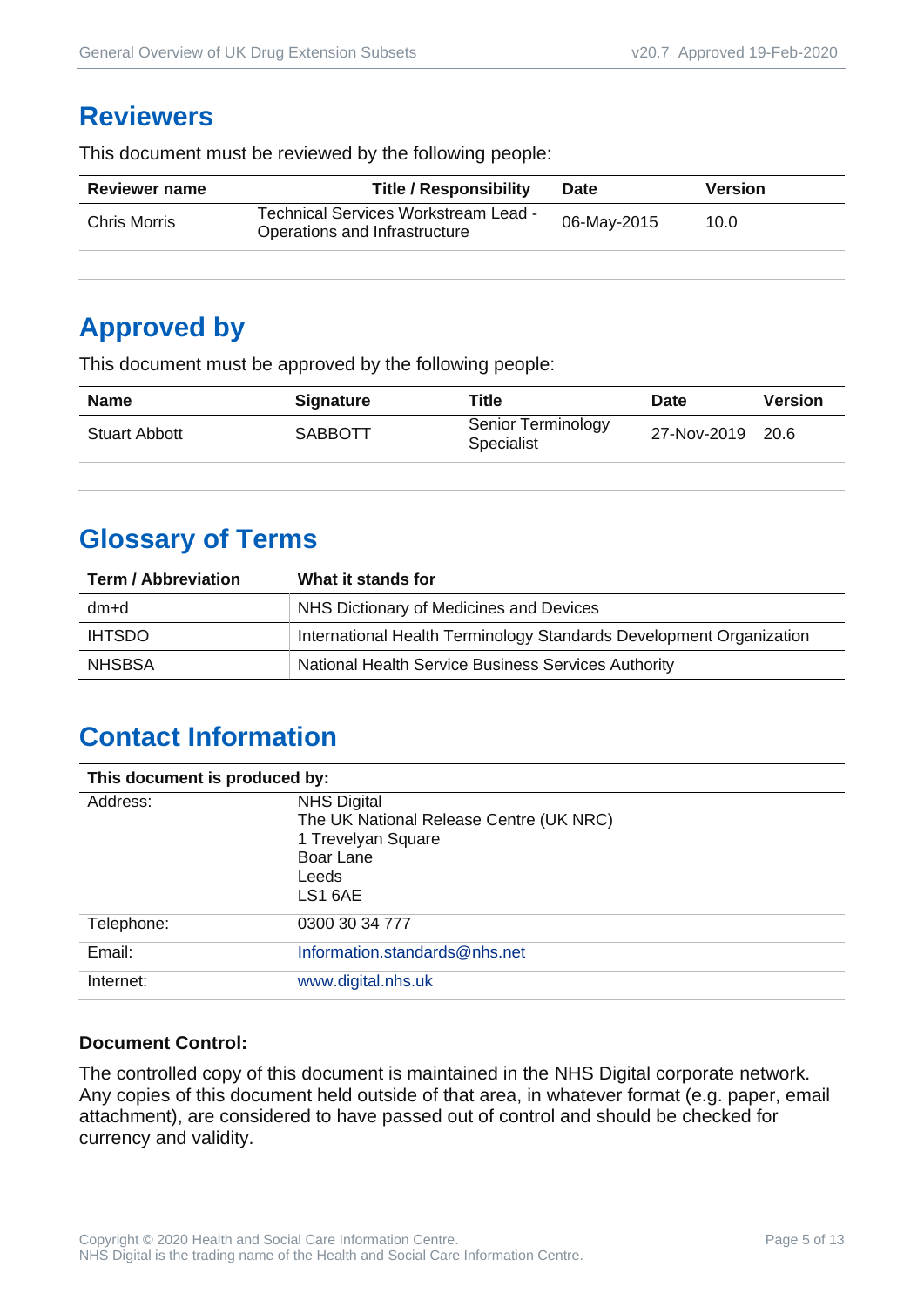## **Contents**

| <b>Purpose of this Document</b>                                     |    |
|---------------------------------------------------------------------|----|
| <b>Introduction</b>                                                 |    |
| Scope                                                               | 7  |
| <b>Release Formats</b>                                              | 8  |
| Management, Quality Assurance and Validation                        | 8  |
| <b>General Information in relation to subsets</b>                   | 9  |
| <b>NHS Realm Description Subset</b>                                 | 9  |
| Requests for Change                                                 | 9  |
| <b>Historical subsets</b>                                           | 9  |
| List of Subsets included in the SNOMED CT UK Drug Extension Release | 10 |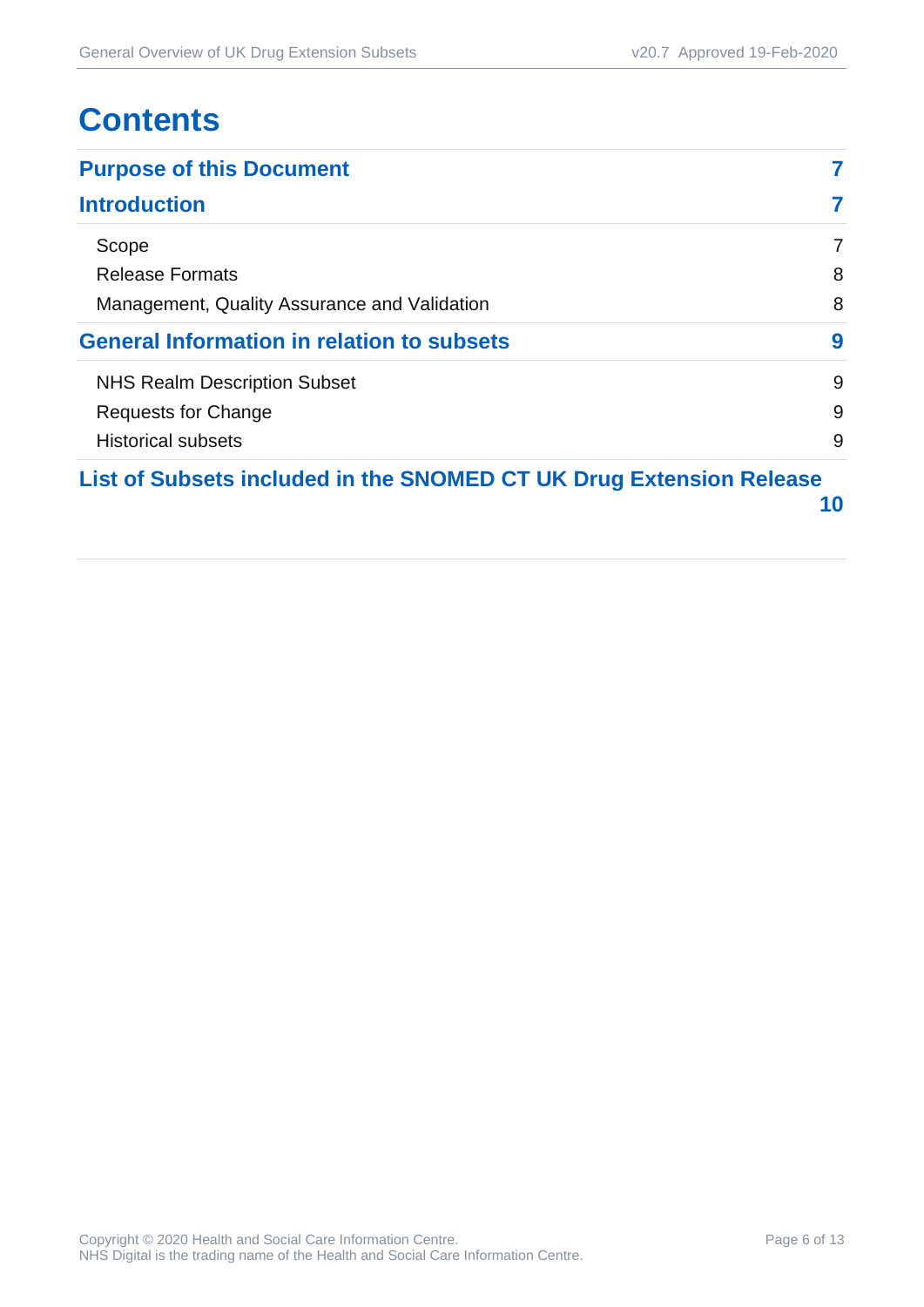## <span id="page-6-0"></span>**Purpose of this Document**

This document provides information relating to the subsets provided within the SNOMED CT<sup>1</sup> UK Drug Extension. Further information on SNOMED CT and subsets can be found at: <https://digital.nhs.uk/snomed-ct>

For a full description on the use, technical structure and implementation of SNOMED CT and subsets, please refer to the SNOMED International Starter Guide and the SNOMED International Technical Implementation Guide (TIG) provided within the Document Library on the SNOMED International website [\(https://confluence.ihtsdotools.org/display/DOC\)](https://confluence.ihtsdotools.org/display/DOC).

## <span id="page-6-1"></span>**Introduction**

This document is provided for those who may wish to use the SNOMED CT subsets provided within the release files of the UK Drug Extension in Release Format 2 (RF2). Subsets provided in RF2 are referred to as reference sets or *refsets* (see Section 5.6 in the [TIG](http://snomed.org/tig) for further information). This document uses the term 'subsets' throughout but the information provided also relates to the equivalent refset in RF2.

SNOMED CT subsets have a range of purposes and vary in size from a single member to ones with over 100,000 members. The common use of subsets in systems include:

- To simplify the user interface
- To improve data quality
- To maintain consistency between different organisations
- To enable interoperability between different clinical systems
- To support statutory reporting requirements

A brief description of the UK subsets included in the SNOMED CT UK Drug Extension can now be found within the on-line [Data Dictionary for Care;](https://dd4c.digital.nhs.uk/dd4c/) information on international subsets can be found with the international release.

Subsets are a derivative of the SNOMED CT UK Drug Extension and should be used in conjunction with the SNOMED CT UK Edition files. Except where otherwise specified, all subsets are of national use rather than local use and of potential relevance to all health professions, system suppliers, record and messaging designers.

## <span id="page-6-2"></span>**Scope**

The scope of this document is the SNOMED CT UK subsets (RF2) released in the UK Drug extension.

<sup>1</sup> SNOMED® and SNOMED CT® are registered trademarks of the International Health Terminology Standards Development Organisation (IHTSDO<sup>®</sup>) [\(www.snomed.org\)](http://www.snomed.org/). SNOMED CT<sup>®</sup> was originally created by the College of American Pathologists.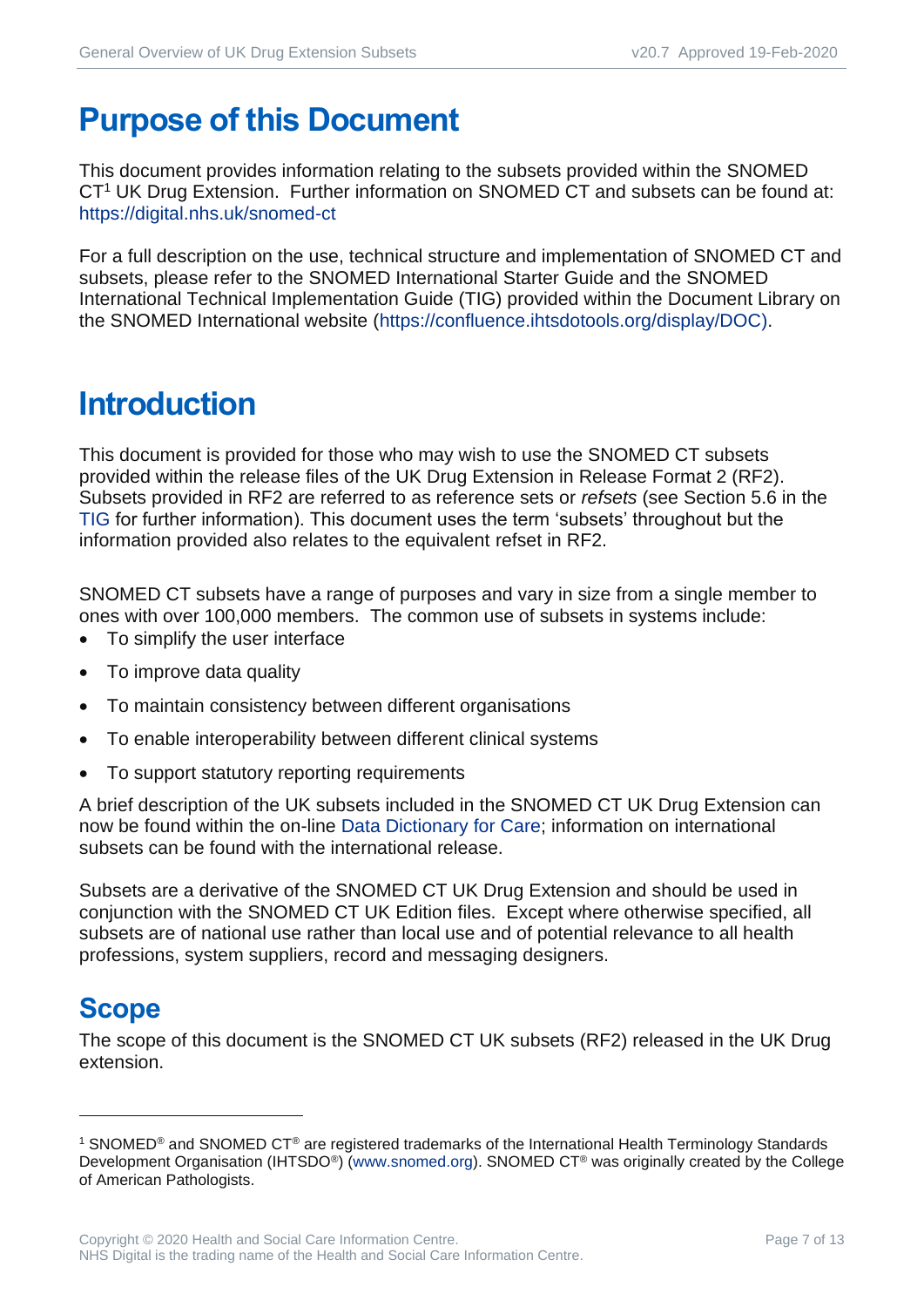#### <span id="page-7-0"></span>**Release Formats**

The SNOMED CT UK Clinical Edition was previously released in 2 formats: Release Format 1 (RF1) and Release Format 2 (RF2).

From 18 April 2018 the SNOMED CT UK Drug Extension is only fully supported in RF2 format.

The 1 April 2018 Edition will be the final one in RF1 format.

In most cases each of the concept subsets within the RF1 release have been provided as a simple reference set<sup>2</sup> in the RF2 release, and each description subset in RF1 has an equivalent language reference set in RF2. This is the delivery mechanism RF2 uses for such artefacts. At present there is little difference in CURRENT content between the two formats, however RF2 has an inbuilt mechanism for managing the history of such a subset at a given point within its file structure and data. Please refer to the SNOMED International SNOMED CT Starter Guide<sup>3</sup> and the SNOMED International SNOMED CT Technical Implementation Guide<sup>4</sup> to aide your understanding of the structure and content of SNOMED CT and also of the specific detail relating to subsets and reference sets.

The refsets provided in the UK RF2 release are semantically equivalent to the respective subset in RF1. Therefore content information within this document relevant to the subset is also applicable to the refset provided in RF2; for consistency the term subset is used throughout this document unless the information is specific to RF2 when refset will be used. An index is provided in the resources folder in the RF2 release which provides for each RF1 subset the refset name and folder location of the equivalent RF2 refset.

The subset files are additional to the core tables included in the release and are provided in the Refset folder in RF2. Refsets of the same type in a folder are provided in a single file within that folder for ease of implementation.

#### <span id="page-7-1"></span>**Management, Quality Assurance and Validation**

Subsets are dynamic (based on a query specification) and can vary from release to release, (based on a specific hand-picked set of concepts). Future releases of subsets are subject to iterative refinement both as a result of end-user feedback and upon review at each subsequent SNOMED CT release in relation to the original specification. Subsets may need to change in both the size and scope of the files if underpinning policy is revised or underlying SNOMED CT content changes.

Where subsets have no current owner or specific use case defined, they are only maintained using a technical process for SNOMED CT content updates; i.e. there is no clinical effort applied over and above re-running the subset specification and reconciling any retirements to their replacements.

Named subset owners are responsible for the quality assurance and maintenance of their subset and for managing changes to the subset which may result from the content changes

<sup>3</sup> <http://snomed.org/starter>

<sup>4</sup> <http://snomed.org/tig>

<sup>&</sup>lt;sup>2</sup> This document, in common with many others, will predominantly use the term subset which may refer to either RF1 or RF2, the term reference set (also known as a refset) is only applicable in RF2.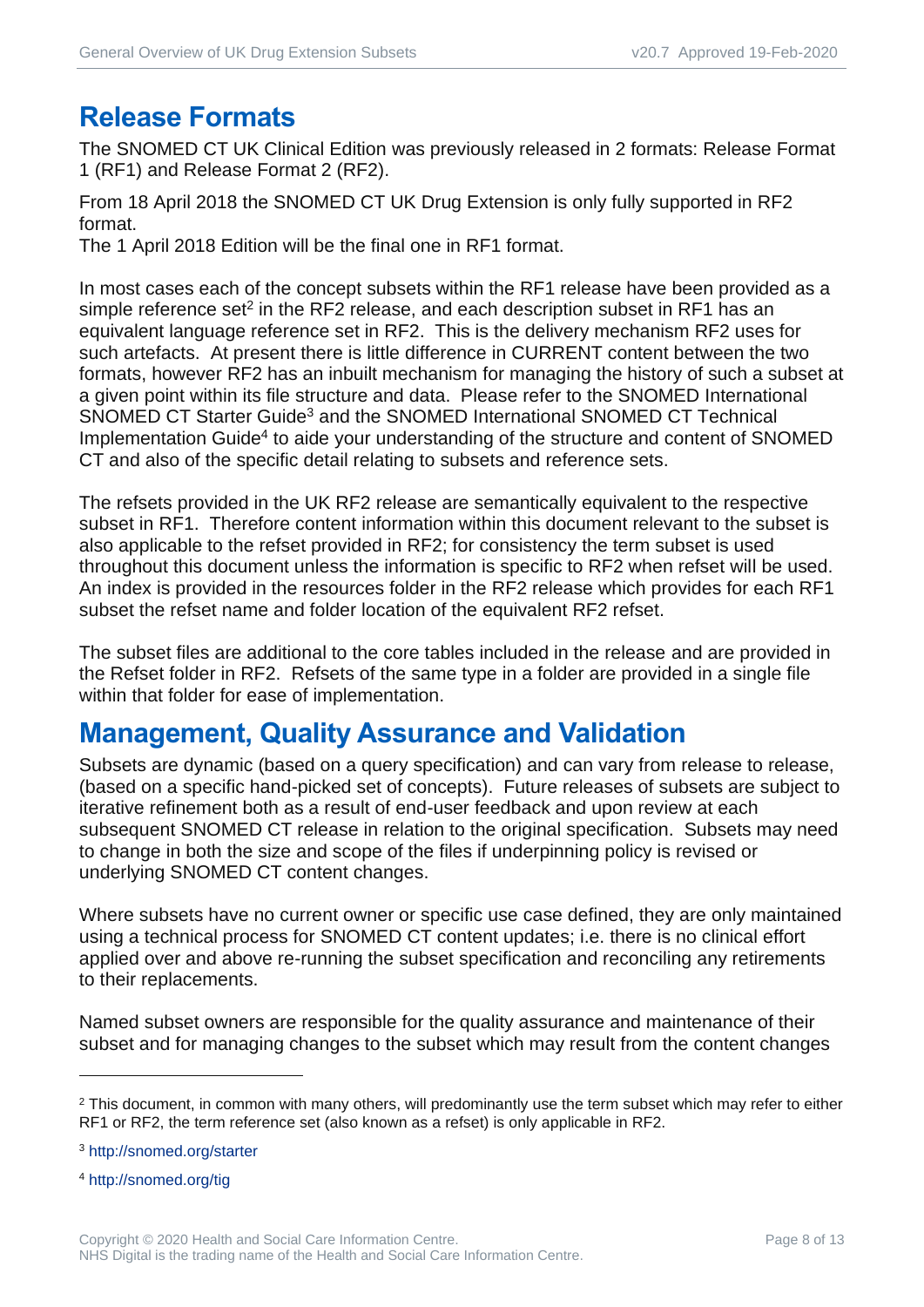in the bi-annual release or dm+d data. The details of who owns each subset is provided in the Data Dictionary for Care.

A Subset Service has been established within NHS Digital and has begun the work of cataloguing, re-establishing purpose and ownership, and refining the subset membership to meet the intended purpose. Additionally, some subsets may be owned by the Subset Service where the purpose is universal, clearly defined and particularly where they are principally to support national or international digital infrastructure requirements.

Information on individual subsets including ownership, purpose, scope and status are now made available on line at the [Data Dictionary for Care](https://dd4c.digital.nhs.uk/dd4c/) rather than in this document.

## <span id="page-8-0"></span>**General Information in relation to subsets**

## <span id="page-8-1"></span>**NHS Realm Description Subset**

Some domains of use require description subsets (language refsets in RF2) to identify their preferred descriptions for use with the concepts identified by the subset (as opposed to concept based subsets where the preferred term is used for the description of the concept). Wherever possible, descriptions are harmonised with the NHS Realm Description subset, but where this is not possible a description subset enables the required synonym to be identified. As a general rule the specialist professional bodies for a given domain of use will guide the content of the NHS Realm Description subset and thus individual description subsets will only be developed where a particular professional body identifies specific descriptions different to those in the NHS Realm Description Subset.

In an implementation using the RF2 files, the NHS Realm Description Refset should be used to provide the UK FSN, Preferred Term and Synonyms.

#### <span id="page-8-2"></span>**Requests for Change**

Unless stated otherwise (for example where requests go through the owner of the subset), requests for changes to SNOMED CT UK Drug Extension subsets will be handled via [information.standards@nhs.net](mailto:information.standards@nhs.net) with the subject line 'SNOMED CT UK Drug Extension Subset Request'.

#### <span id="page-8-3"></span>**Historical subsets**

Subsets may become withdrawn over time for a number of reasons. This information will now be provided within the Data Dictionary for Care as part of the information held on the subset. Subsets which are no longer released will be shown with the status of "Deprecated". In RF2 the details will be available in the release of type 'Full' but they and the members of the subset will be inactive.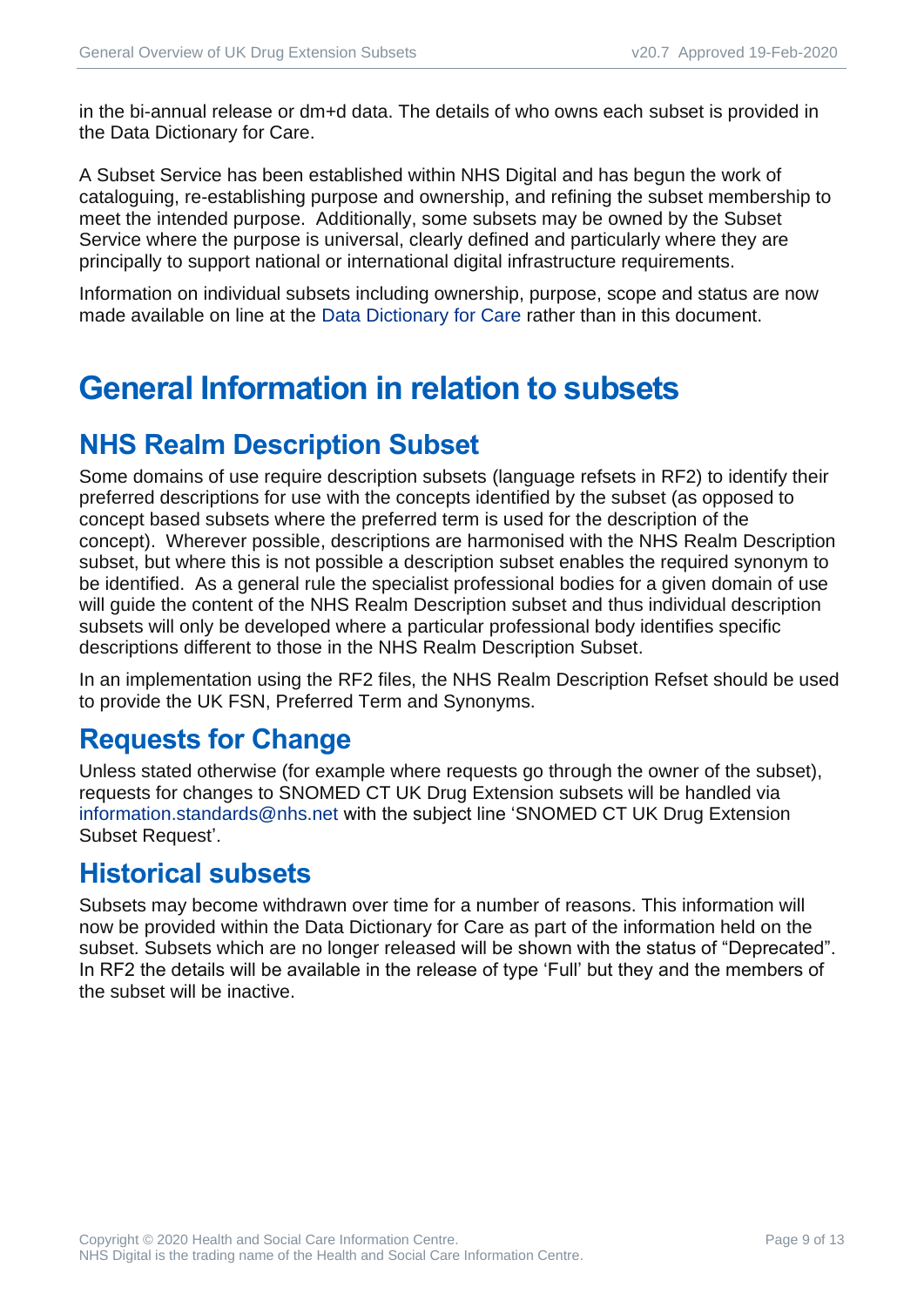## <span id="page-9-0"></span>**List of Subsets included in the SNOMED CT UK Drug Extension Release**

| <b>Subset Original ID</b> | <b>Refset ID</b>   | <b>Subset Name</b>                                                                    |
|---------------------------|--------------------|---------------------------------------------------------------------------------------|
| <b>Clinical Messaging</b> |                    |                                                                                       |
| 1391000000139             |                    | <b>Manufactured Material</b>                                                          |
| <b>DMD</b>                |                    |                                                                                       |
| 801000001139              |                    | NHS dm+d AMP                                                                          |
| 1001000001133             |                    | NHS dm+d AMPP                                                                         |
| 9801000001139             |                    | NHS dm+d CFC Free                                                                     |
| 9301000001130             |                    | NHS dm+d CSM Black Triangle Drug List                                                 |
| 838401000001139           |                    | NHS dm+d Dose Form                                                                    |
| 30001000001134            |                    | NHS dm+d realm description subset                                                     |
| 9601000001138             |                    | NHS dm+d Gluten Free                                                                  |
| 838301000001133           |                    | NHS dm+d Ingredient                                                                   |
| 9701000001134             |                    | NHS dm+d Preservative Free                                                            |
| 9401000001136             |                    | NHS dm+d Parallel Import                                                              |
| 9501000001137             |                    | NHS dm+d Sugar Free                                                                   |
|                           | 999000991000001107 | NHS dm+d Unit of Measure                                                              |
| 701000001134              |                    | NHS dm+d VMP                                                                          |
| 901000001131              |                    | NHS dm+d VMPP                                                                         |
| 601000001138              |                    | NHS dm+d VTM                                                                          |
|                           | 10991000001109     | NHS dm+d association                                                                  |
| <b>Drug</b>               |                    |                                                                                       |
| 32901000001132            |                    | NHS dm+d TF                                                                           |
| 33001000001137            |                    | NHS dm+d TFG                                                                          |
| 716601000001132           |                    | NHS dm+d Combination VTM concepts                                                     |
| 922301000001137           |                    | Allergy Archetypes Drug Groups                                                        |
|                           | 999000901000001102 | Learning Disabilities Observatory laxatives                                           |
|                           | 999000401000000107 | Device type simple                                                                    |
|                           | 30931000001101     | Allergy or adverse effect causative agent                                             |
|                           | 31491000001101     | Radiotherapy units of measure                                                         |
|                           | 51971000001109     | Radiotherapy routes and methods of administration                                     |
|                           | 115231000001104    | Vaccine route of administration simple reference set<br>(foundation metadata concept) |
| <b>EPrescribing</b>       |                    |                                                                                       |
| 44601000001133            |                    | ePrescribing breath actuated inhaler marker                                           |
| 59701000001138            |                    | ePrescribing cements 17                                                               |
| 44701000001137            |                    | ePrescribing co-name drugs rule 4                                                     |
| 44801000001132            |                    | ePrescribing creams ointment and gels 6a                                              |
| 44901000001135            |                    | ePrescribing creams ointment and gels 6b                                              |
|                           | 999001081000001103 | ePrescribing dose forms                                                               |
| 45001000001135            |                    | ePrescribing dressings 14a                                                            |
| 45101000001139            |                    | ePrescribing dressings 14b                                                            |
| 45201000001132            |                    | ePrescribing dry powder inhaler marker                                                |
| 45301000001137            |                    | ePrescribing endotracheopulmonary 11b                                                 |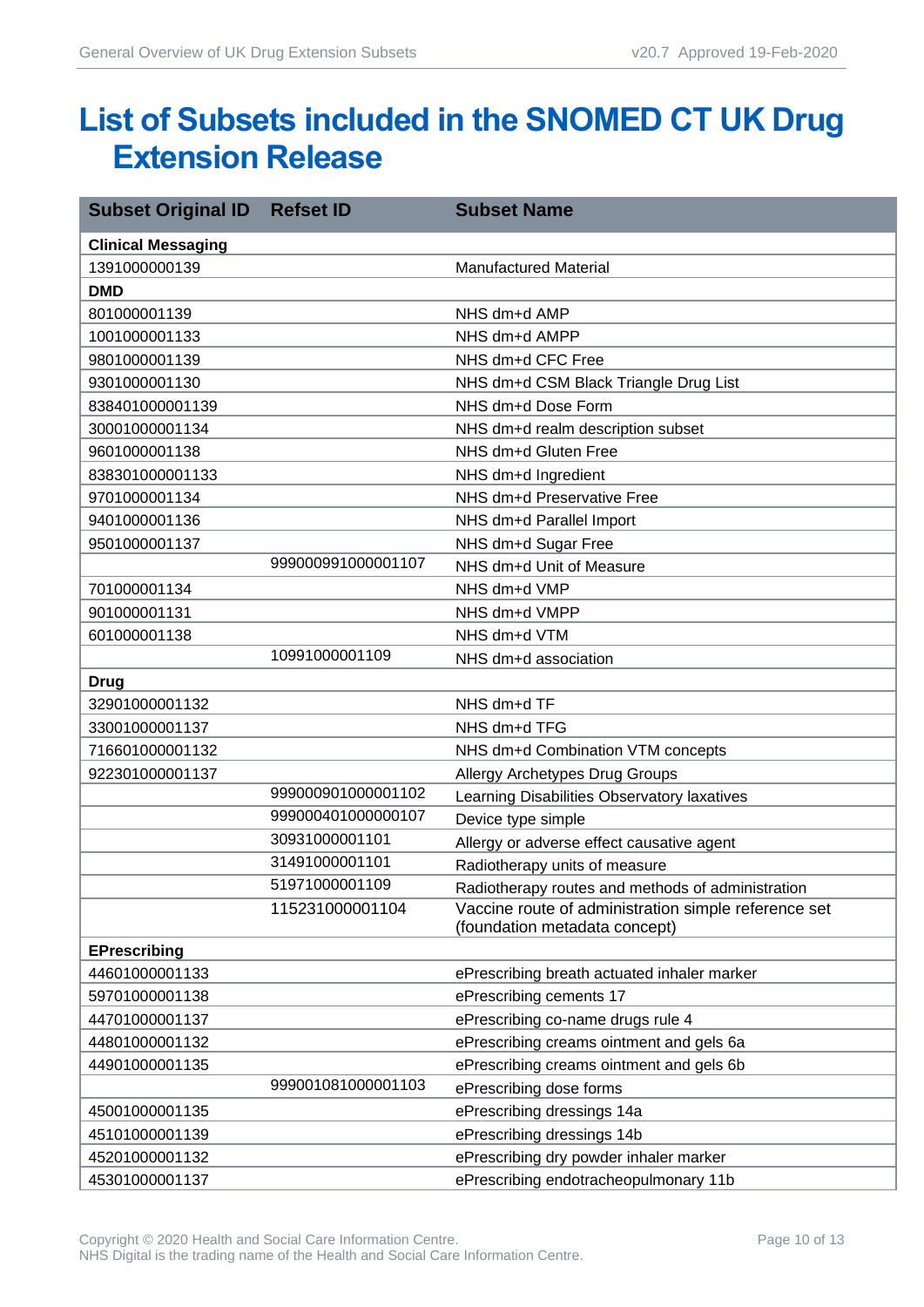| 45401000001131             | ePrescribing enemas and rectal solutions 7a                                          |
|----------------------------|--------------------------------------------------------------------------------------|
| 45501000001130             | ePrescribing enemas and rectal solutions 7b                                          |
| 45601000001134             | ePrescribing enteral feeds 8                                                         |
| 45701000001138             | ePrescribing eye ear nose liquids and powders 4                                      |
| 45801000001133             | ePrescribing foams 28                                                                |
| 45901000001136             | ePrescribing gases 25a                                                               |
| 46001000001131             | ePrescribing gases 25b                                                               |
| 46101000001132             | ePrescribing granules and powders 9a                                                 |
| 46201000001139             | ePrescribing granules and powders 9b                                                 |
| 46301000001134             | ePrescribing implants and sticks 15                                                  |
| 46401000001135             | ePrescribing infusions 22a                                                           |
| 46501000001136             | ePrescribing infusions 22b                                                           |
| 46601000001137             | ePrescribing inhalers and sprays 3                                                   |
| 46701000001133             | ePrescribing injections 20                                                           |
| 46801000001138             | ePrescribing instillations 29a                                                       |
| 46901000001130             | ePrescribing instillations 29b                                                       |
| 47001000001134             | ePrescribing insulin 21                                                              |
| 47101000001130             | ePrescribing IUDs 16                                                                 |
| 47201000001137             | ePrescribing metered dose inhaler marker                                             |
| 49001000001138             | ePrescribing modified release 12 hour                                                |
| 49101000001137             | ePrescribing modified release 24 hour                                                |
| 47301000001132             | ePrescribing multi-ingredient rule 1                                                 |
| 47401000001138             | ePrescribing nebuliser liquids 13a                                                   |
| 47501000001139             | ePrescribing nebuliser liquids 13b                                                   |
| 47601000001135             | ePrescribing never valid as a VMP rule 3                                             |
|                            | ePrescribing not recommended to prescribe as VMP bio-                                |
| 47701000001131             | availability rule 5a<br>ePrescribing not recommended to prescribe as VMP patient     |
| 47801000001136             | training rule 5b                                                                     |
|                            | ePrescribing not recommended to prescribe as VMP no                                  |
| 679201000001137            | published specification rule 5c                                                      |
| 841000001104               | ePrescribing caution - actual medicinal product level<br>prescribing advised rule 5d |
| 47901000001133             | ePrescribing no VTM rule 2                                                           |
| 48001000001130             | ePrescribing oral liquids 2a1                                                        |
| 58301000001130             | ePrescribing oral liquids 2a2                                                        |
| 48101000001131             | ePrescribing oral liquids 2b                                                         |
| 48201000001138             | ePrescribing oral solids 1                                                           |
| 30101000001130             | NHS e-Prescribing method subset                                                      |
| 30201000001137             | NHS e-Prescribing route of administration subset                                     |
| 48301000001133             | ePrescribing schedule 1 to 3 rule 6                                                  |
| 48401000001139             | ePrescribing suppositories and pessaries 10                                          |
| 48501000001135             | ePrescribing topical liquids 5a                                                      |
| 48601000001136             | ePrescribing topical liquids 5b                                                      |
| 48701000001132             | ePrescribing topical patches 12a                                                     |
| 48801000001137             | ePrescribing topical patches 12b                                                     |
| 48901000001134             | ePrescribing TPN 23                                                                  |
| <b>NHSRealmDescription</b> |                                                                                      |
| 625701000001130            | NHS realm description subset (pharmacy part)                                         |
|                            |                                                                                      |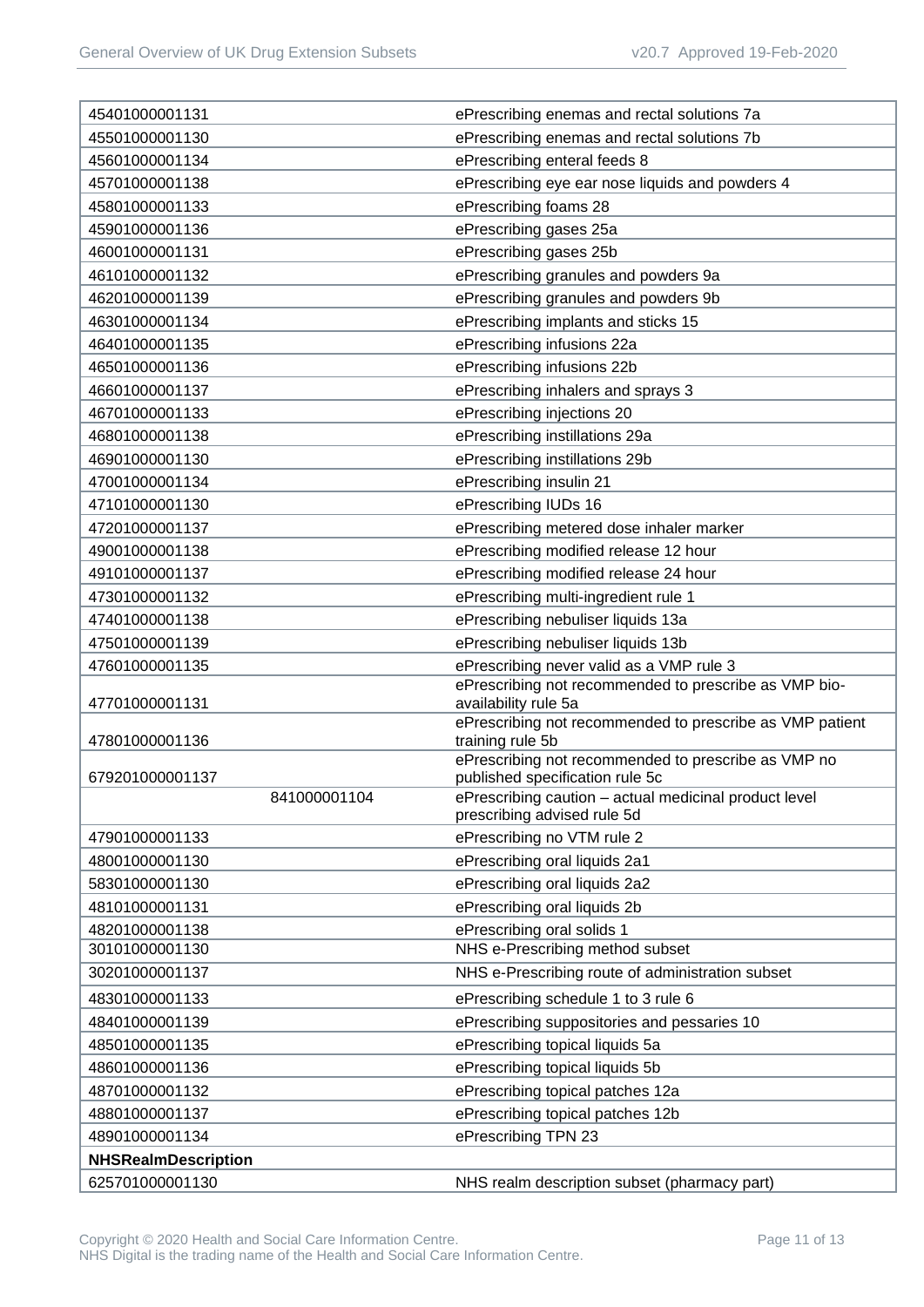| QOFPrescribable |                    |                                                                                                                       |
|-----------------|--------------------|-----------------------------------------------------------------------------------------------------------------------|
| 633801000001136 |                    | QOF - angiotensin-converting enzyme inhibitors prescribable<br>within general practice                                |
| 633901000001133 |                    | QOF - angiotensin II receptor antagonists prescribable within<br>general practice                                     |
| 634901000001130 |                    | QOF - antiepileptic medication prescribable within general<br>practice                                                |
| 635101000001131 |                    | QOF - beta-adrenoceptor blockers excluding those used in<br>heart failure prescribable within general practice        |
| 633701000001131 |                    | QOF - beta-adrenoceptor blockers for use in coronary heart<br>disease prescribable within general practice            |
| 635201000001138 |                    | QOF - beta-adrenoceptor blockers for use in heart failure<br>prescribable within general practice                     |
| 635401000001139 |                    | QOF - bone sparing agents prescribable within general<br>practice                                                     |
| 633001000001134 |                    | QOF - chronic asthma medication prescribable within general<br>practice                                               |
| 633401000001138 |                    | QOF - clopidogrel medication prescribable within general<br>practice                                                  |
| 634001000001131 |                    | QOF - combined hormonal oral contraceptives prescribable<br>within general practice                                   |
|                 | 999000961000001103 | QOF - Drug Tariff appliance intra-uterine contraceptive devices<br>prescribable within general practice               |
| 634101000001132 |                    | QOF - diaphragm contraceptive devices prescribable within<br>general practice                                         |
| 633501000001139 |                    | QOF - dipyridamole medication prescribable within general<br>practice                                                 |
|                 | 999001001000001106 | QOF - duloxetine medication prescribable within general<br>practice                                                   |
| 634301000001134 |                    | QOF - emergency hormonal contraceptives prescribable within<br>general practice                                       |
|                 | 999001051000001107 | QOF - enemas for treatment or prevention of constipation<br>prescribable within general practice                      |
| 634801000001138 |                    | QOF - influenza vaccines prescribable within general practice                                                         |
| 635301000001133 |                    | QOF - lithium medication prescribable within general practice                                                         |
|                 | 999001021000001104 | QOF - nefopam medication prescribable within general<br>practice                                                      |
| 635001000001130 |                    | QOF - smoking pharmacotherapy                                                                                         |
| 633201000001137 |                    | QOF - oral anticoagulant medication prescribable within<br>general practice                                           |
|                 | 999001061000001105 | QOF - prescription only medicines for treatment or prevention<br>of constipation prescribable within general practice |
| 634401000001135 |                    | QOF - progestogen only implant contraceptives prescribable<br>within general practice                                 |
| 634501000001136 |                    | QOF - progestogen only intrauterine contraceptive systems<br>prescribable within general practice                     |
| 634601000001137 |                    | QOF - progestogen only oral contraceptives prescribable<br>within general practice                                    |
| 634201000001139 |                    | QOF - progestogen only parenteral contraceptives<br>prescribable within general practice                              |
| 633301000001132 |                    | QOF - salicylate antiplatelet medication prescribable within<br>general practice                                      |
| 633601000001135 |                    | QOF - statins prescribable within general practice                                                                    |
|                 | 999001031000001102 | QOF - strong opioids for use in pain management prescribable<br>within general practice                               |
| 634701000001133 |                    | QOF - transdermal contraceptives prescribable within general<br>practice                                              |